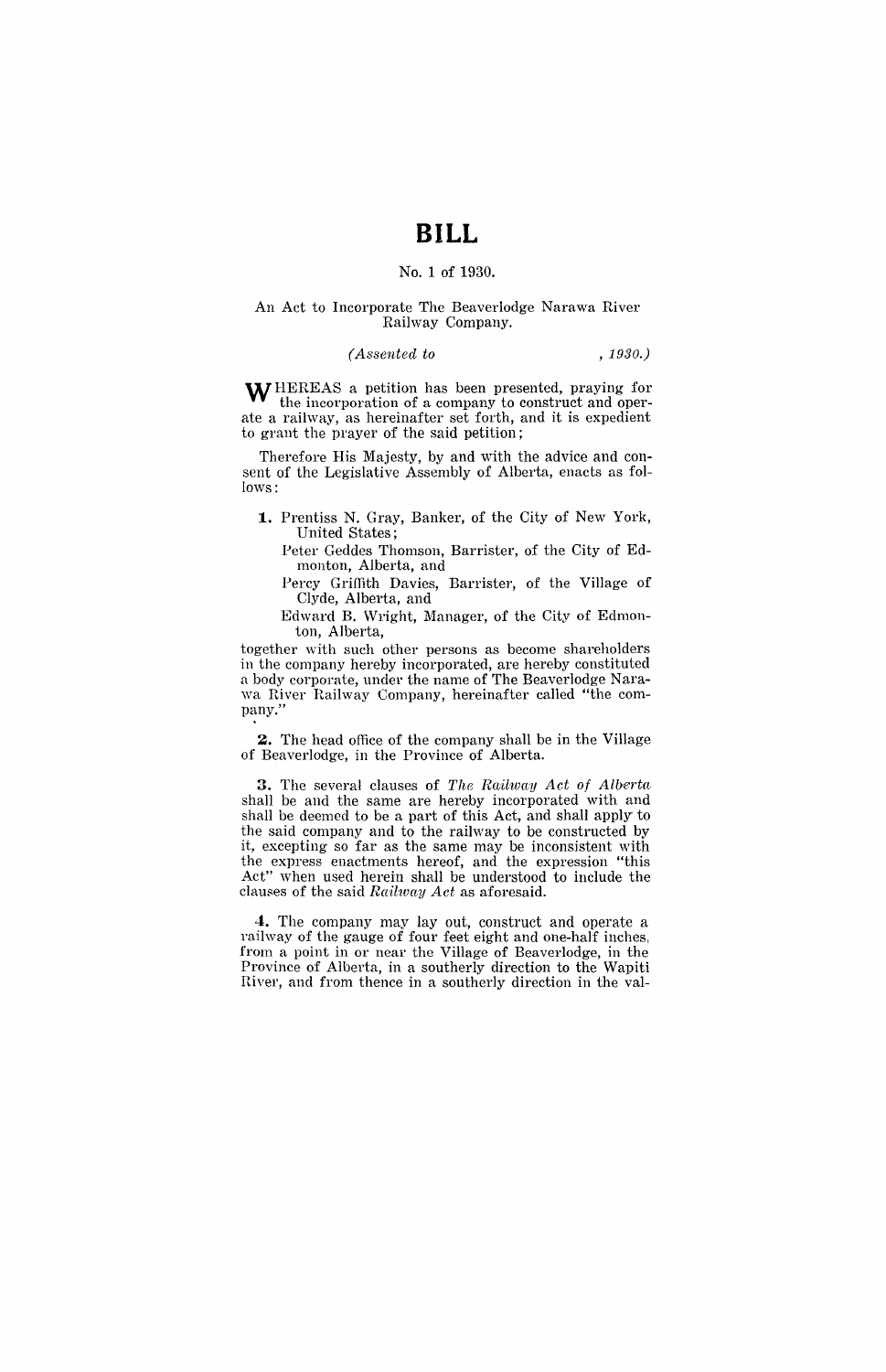ley of the Narawa River to a point in Section 10, Township 62, Range 14, west of the Sixth Meridian, a distance of seventy-eight miles, more or less, all within the Province of Alberta.

**5.** The persons mentioned in the first section of this Act are hereby constituted provisional directors of the said company.

**6.** The capital stock of the said company shall be two million dollars, and may be called by the directors from time to time as they deem necessary, but no one call shall exceed ten per cent on the shares subscribed.

**7.** The annual general meeting of the shareholders shall be held on the tenth day of January in each year.

**8.** At such meeting the subscribers for the capital stock assembled, Who have paid all calls due on their shares, shall choose five persons to be directors of the company, one or more of whom may be paid directors of the company.

**9.** The company may issue bonds, debentures or other securities to the extent of twenty-five thousand dollars per mile of the railway and branches, and such bonds, debentures or other securities may be issued only in proportion to the length of railway constructed.

**10.** The company may enter into an agreement with another company or companies for conveying or leasing to such company or companies the railway of the company hereby incorporated, in whole or in part, or any rights or powers acquired under this Act, as also the surveys, plans. works', plant, material, machinery and other property to it belonging, or for an amalgamation with such company or companies, on such terms and conditions as are agreed upon, and subject to such restrictions as to the directors may seem fit:

Provided that such agreement has been first sanctioned by two-thirds of the votes at a special general meeting of the shareholders called for the purpose of considering the same, at which meeting shareholders representing at least two-thirds in value of the stock are present in person or represented by proxy, and that such agreement has also received the approval of the Lieutenant Governor in Council.

**11.** The company shall, at all stations upon its railway, always permit the loading of grain into cars from farmers' vehicles or flat warehouses, subject to reasonable regulations to be made by the said company, and shall at all reasonable times afford proper facilities therefor.

**12.** The company agrees to afford all reasonable facilities to any other railway company for the receiving and forwarding and delivery of traffic upon and from the line of railway belonging' to or worked by such companies respectively, and the company shall not make or give undue or un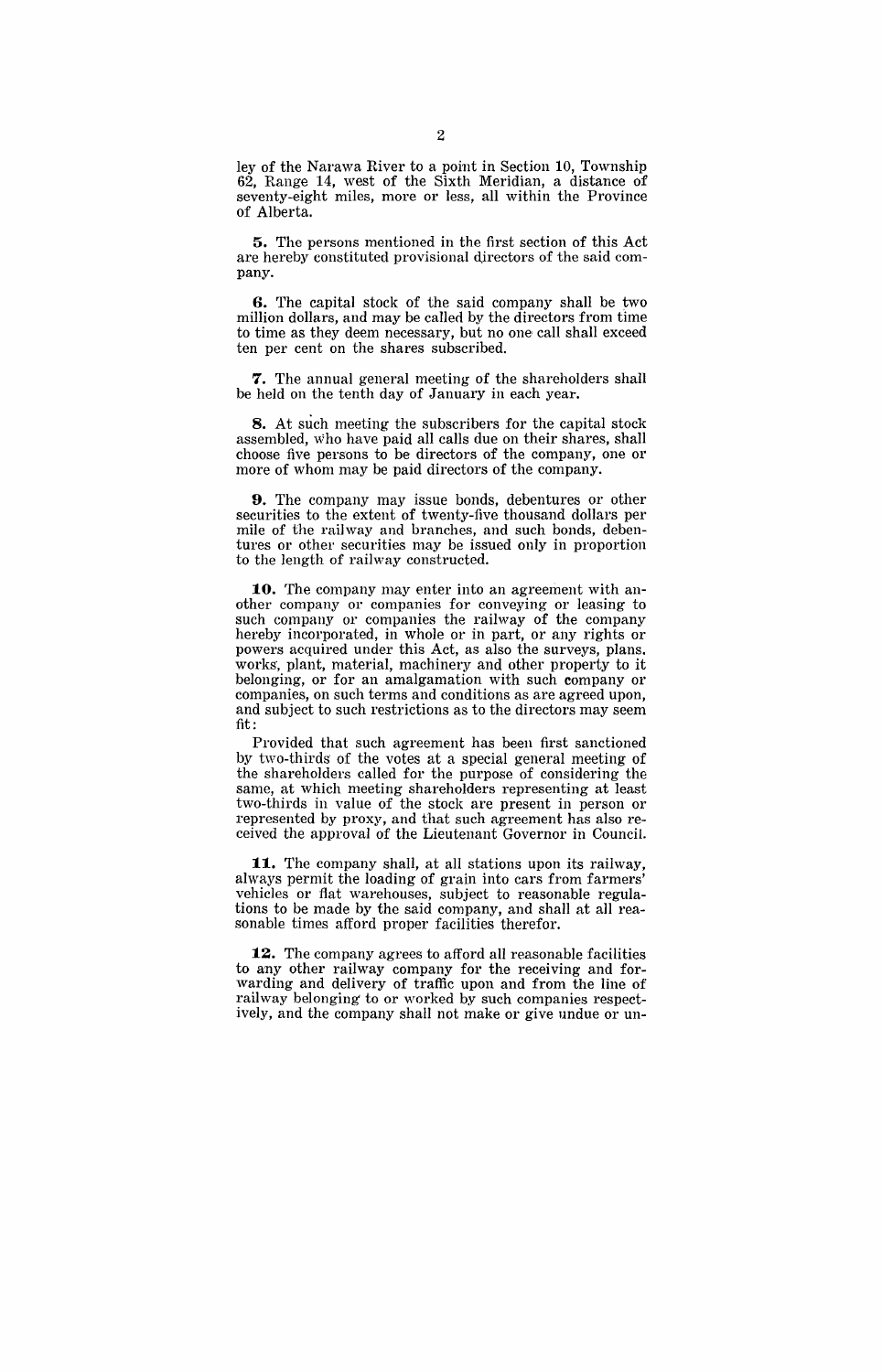reasonable preference or advantage to or in favor of any particular person or company, or any particular description of traffic in any respect whatsoever, nor shall the company subject any particular person or company or any particular description of traffic, to any undue or unreasonable prejudice or disadvantage whatsoever, and the said company shall afford all due and reasonable facilities for receiving and forwarding by its railways all the traffic arriving by such other railway or railways without any unreasonable delay, and without any such preference or advantage or prejudice or disadvantage as aforesaid, so that no objection is presented to the public desirous of using such railways as a continuous line of communication and so that all reasonable accommodation by means of the railways of the several companies is at all times afforded to the public in that behalf, and any agreement made between the company and any other company or companies contrary to this agreement shall be null and void.

**13.** The construction of the railway hereby authorized shall be commenced within two years and shall be completed within five years from the date of coming into force of this Act.

**14.** The company shall also have power for the purpose of its undertaking to construct and operate an electric telegraph line along the said railway, and to construct and maintain such bridges as shall be necessary or convenient for the use of the said railway, not being bridges over any navigable river or rivers unless such bridge or bridges over such navigable rivers or waters has or have been authorized by the Governor General in Council.

**15.** Provided, however, that nothing contained in this Act shall or will be construed as conferring on the company any right or power to operate a telegraph line, other than for the purpose of the company's internal business, or any right or power to transact a public telephone business without express power or permission having first been obtained from the Minister of Railways and Telephones.

**16.** This Act shall come into force on the day upon which it is assented to.